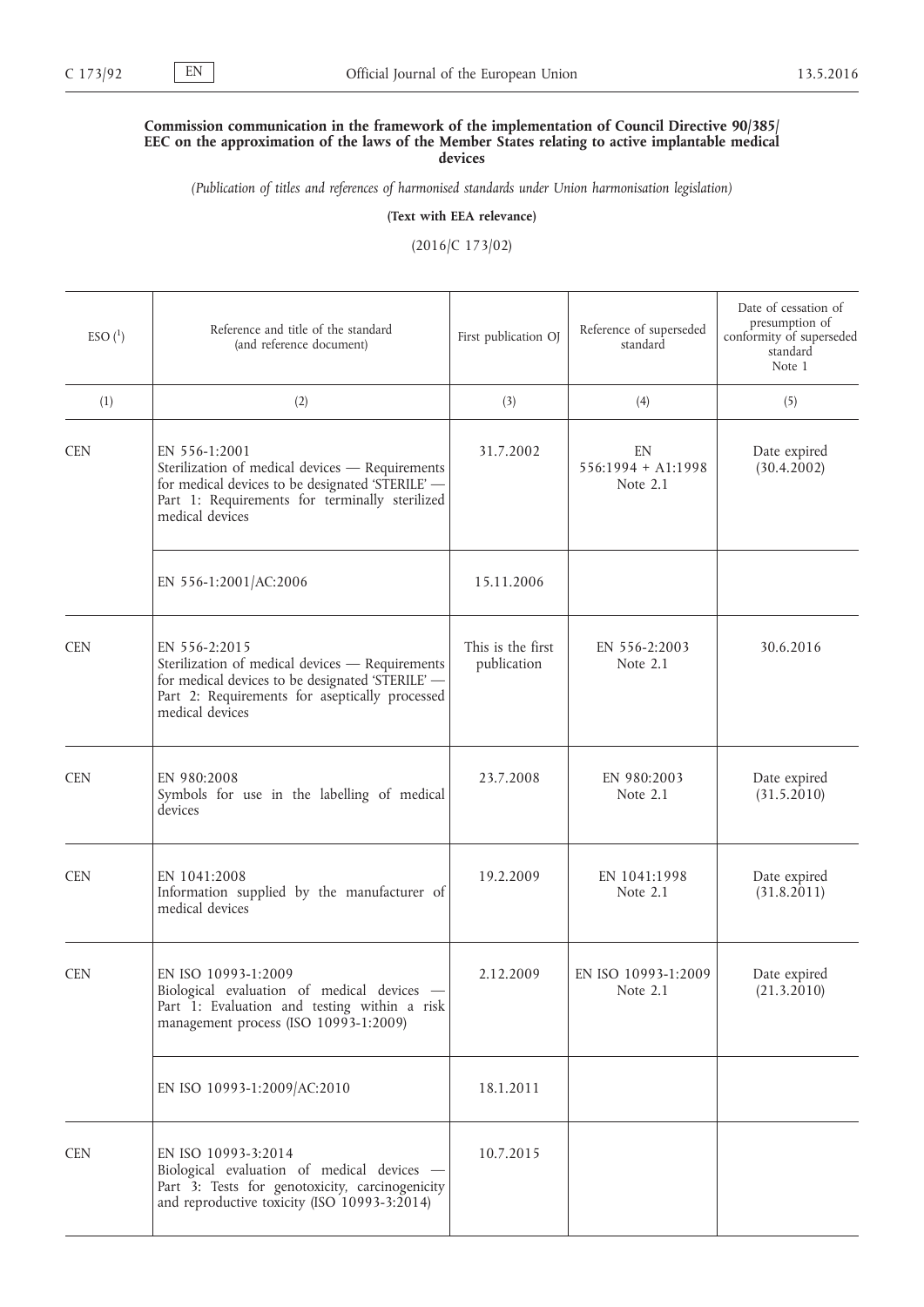| (1)        | (2)                                                                                                                                                                                               | (3)       | (4)                                    | (5)                          |
|------------|---------------------------------------------------------------------------------------------------------------------------------------------------------------------------------------------------|-----------|----------------------------------------|------------------------------|
| <b>CEN</b> | EN ISO 10993-4:2009<br>Biological evaluation of medical devices -<br>Part 4: Selection of tests for interactions with<br>blood (ISO 10993-4:2002, including Amd<br>1:2006                         | 2.12.2009 | EN ISO 10993-4:2002<br>Note 2.1        | Date expired<br>(21.3.2010)  |
| <b>CEN</b> | EN ISO 10993-5:2009<br>Biological evaluation of medical devices -<br>Part 5: Tests for in vitro cytotoxicity (ISO<br>10993-5:2009)                                                                | 2.12.2009 | EN ISO 10993-5:1999<br>Note 2.1        | Date expired<br>(31.12.2009) |
| <b>CEN</b> | EN ISO 10993-6:2009<br>Biological evaluation of medical devices -<br>Part 6: Tests for local effects after implantation<br>$(ISO 10993-6:2007)$                                                   | 2.12.2009 | EN ISO 10993-6:2007<br>Note $2.1$      | Date expired<br>(21.3.2010)  |
| <b>CEN</b> | EN ISO 10993-7:2008<br>Biological evaluation of medical devices -<br>Part 7: Ethylene oxide sterilization residuals<br>(ISO 10993-7:2008)                                                         | 7.7.2010  |                                        |                              |
|            | EN ISO 10993-7:2008/AC:2009                                                                                                                                                                       | 7.7.2010  |                                        |                              |
| <b>CEN</b> | EN ISO 10993-9:2009<br>Biological evaluation of medical devices -<br>Part 9: Framework for identification and quanti-<br>fication of potential degradation products (ISO<br>10993-9:2009)         | 2.12.2009 | EN ISO 10993-9:2009<br>Note 2.1        | Date expired<br>(21.3.2010)  |
| <b>CEN</b> | EN ISO 10993-11:2009<br>Biological evaluation of medical devices -<br>Part 11: Tests for systemic toxicity (ISO 10993-<br>11:2006)                                                                | 2.12.2009 | EN ISO 10993-<br>11:2006<br>Note 2.1   | Date expired<br>(21.3.2010)  |
| <b>CEN</b> | EN ISO 10993-12:2012<br>Biological evaluation of medical devices -<br>Part 12: Sample preparation and reference<br>materials (ISO 10993-12:2012)                                                  | 24.1.2013 | EN ISO 10993-<br>12:2009<br>Note 2.1   | Date expired<br>(31.1.2013)  |
| <b>CEN</b> | EN ISO 10993-13:2010<br>Biological evaluation of medical devices -<br>Part 13: Identification and quantification of<br>degradation products from polymeric medical<br>devices (ISO 10993-13:2010) | 18.1.2011 | EN ISO 10993-<br>13:2009<br>Note $2.1$ | Date expired<br>(31.12.2010) |
| <b>CEN</b> | EN ISO 10993-16:2010<br>Biological evaluation of medical devices -<br>Part 16: Toxicokinetic study design for degrada-<br>tion products and leachables (ISO 10993-<br>16:2010                     | 7.7.2010  | EN ISO 10993-<br>16:2009<br>Note 2.1   | Date expired<br>(31.8.2010)  |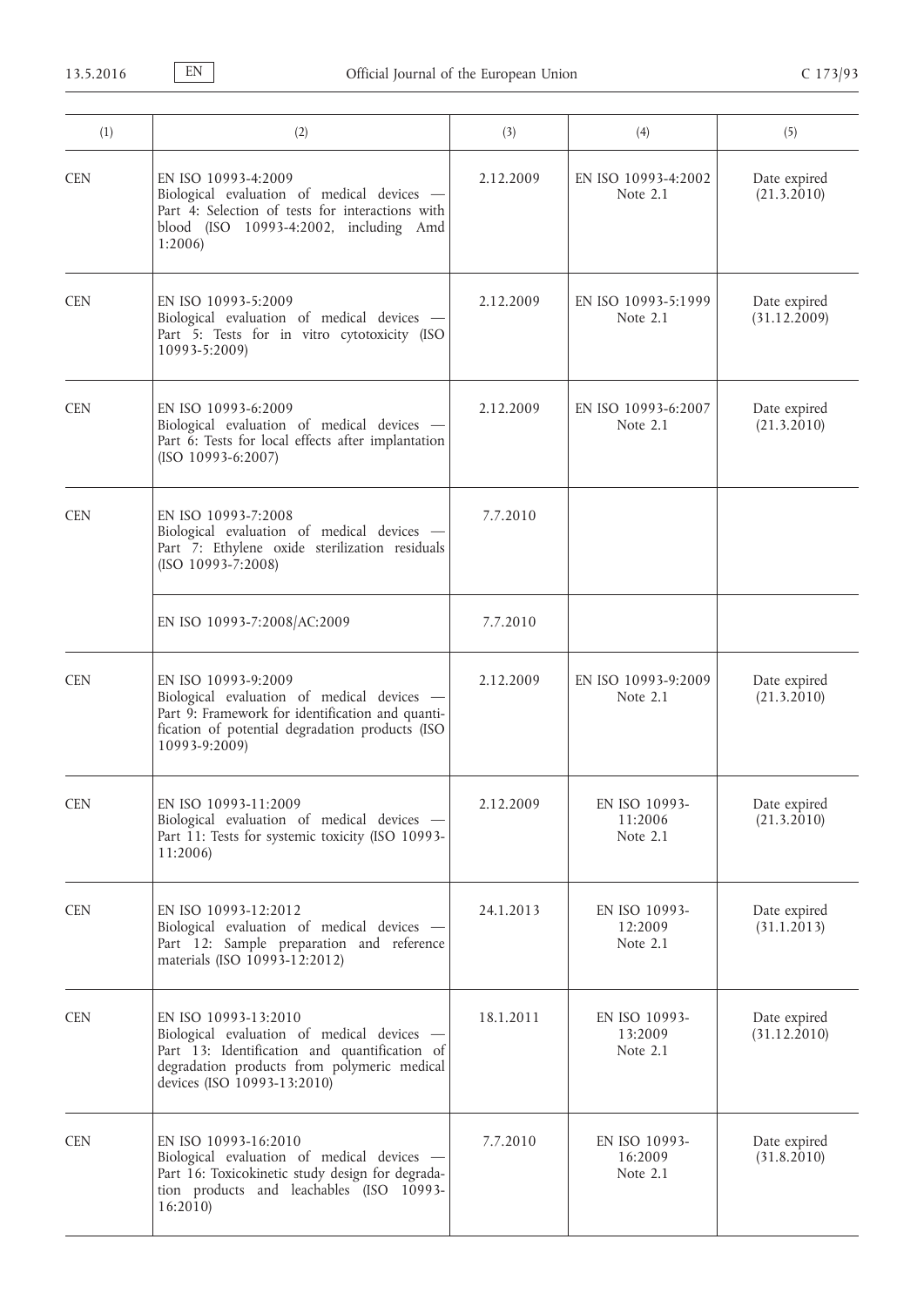| (1)        | (2)                                                                                                                                                                                                                                                 | (3)                              | (4)                                    | (5)                         |
|------------|-----------------------------------------------------------------------------------------------------------------------------------------------------------------------------------------------------------------------------------------------------|----------------------------------|----------------------------------------|-----------------------------|
| <b>CEN</b> | EN ISO 10993-17:2009<br>Biological evaluation of medical devices -<br>Part 17: Establishment of allowable limits for<br>leachable substances (ISO 10993-17:2002)                                                                                    | 2.12.2009                        | EN ISO 10993-<br>17:2002<br>Note $2.1$ | Date expired<br>(21.3.2010) |
| <b>CEN</b> | EN ISO 10993-18:2009<br>Biological evaluation of medical devices -<br>Part 18: Chemical characterization of materials<br>$(ISO 10993-18:2005)$                                                                                                      | 2.12.2009                        | EN ISO 10993-<br>18:2005<br>Note 2.1   | Date expired<br>(21.3.2010) |
| <b>CEN</b> | EN ISO 11135-1:2007<br>Sterilization of health care products - Ethylene<br>oxide - Part 1: Requirements for development,<br>validation and routine control of a sterilization<br>process for medical devices (ISO 11135-1:2007)                     | 9.8.2007                         | EN 550:1994<br>Note 2.1                | Date expired<br>(31.5.2010) |
| <b>CEN</b> | EN ISO 11137-1:2015<br>Sterilization of health care products - Radiation<br>- Part 1: Requirements for development,<br>validation and routine control of a sterilization<br>process for medical devices (ISO 11137-1:2006,<br>including Amd 1:2013) | This is the first<br>publication | EN ISO 11137-1:2006<br>Note $2.1$      | 30.6.2016                   |
| <b>CEN</b> | EN ISO 11137-2:2015<br>Sterilization of health care products - Radiation<br>- Part 2: Establishing the sterilization dose (ISO<br>11137-2:2013)                                                                                                     | This is the first<br>publication | EN ISO 11137-2:2013<br>Note 2.1        | 30.6.2016                   |
| <b>CEN</b> | EN ISO 11138-2:2009<br>Sterilization of health care products - Biological<br>indicators - Part 2: Biological indicators for<br>ethylene oxide sterilization processes (ISO<br>11138-2:2006)                                                         | 2.12.2009                        | EN ISO 11138-2:2006<br>Note 2.1        | Date expired<br>(21.3.2010) |
| <b>CEN</b> | EN ISO 11138-3:2009<br>Sterilization of health care products - Biological<br>indicators - Part 3: Biological indicators for<br>moist heat sterilization processes (ISO 11138-<br>3:2006                                                             | 2.12.2009                        | EN ISO 11138-3:2006<br>Note 2.1        | Date expired<br>(21.3.2010) |
| <b>CEN</b> | EN ISO 11140-1:2009<br>Sterilization of health care products - Chemical<br>indicators - Part 1: General requirements (ISO<br>11140-1:2005)                                                                                                          | 2.12.2009                        | EN ISO 11140-1:2005<br>Note 2.1        | Date expired<br>(21.3.2010) |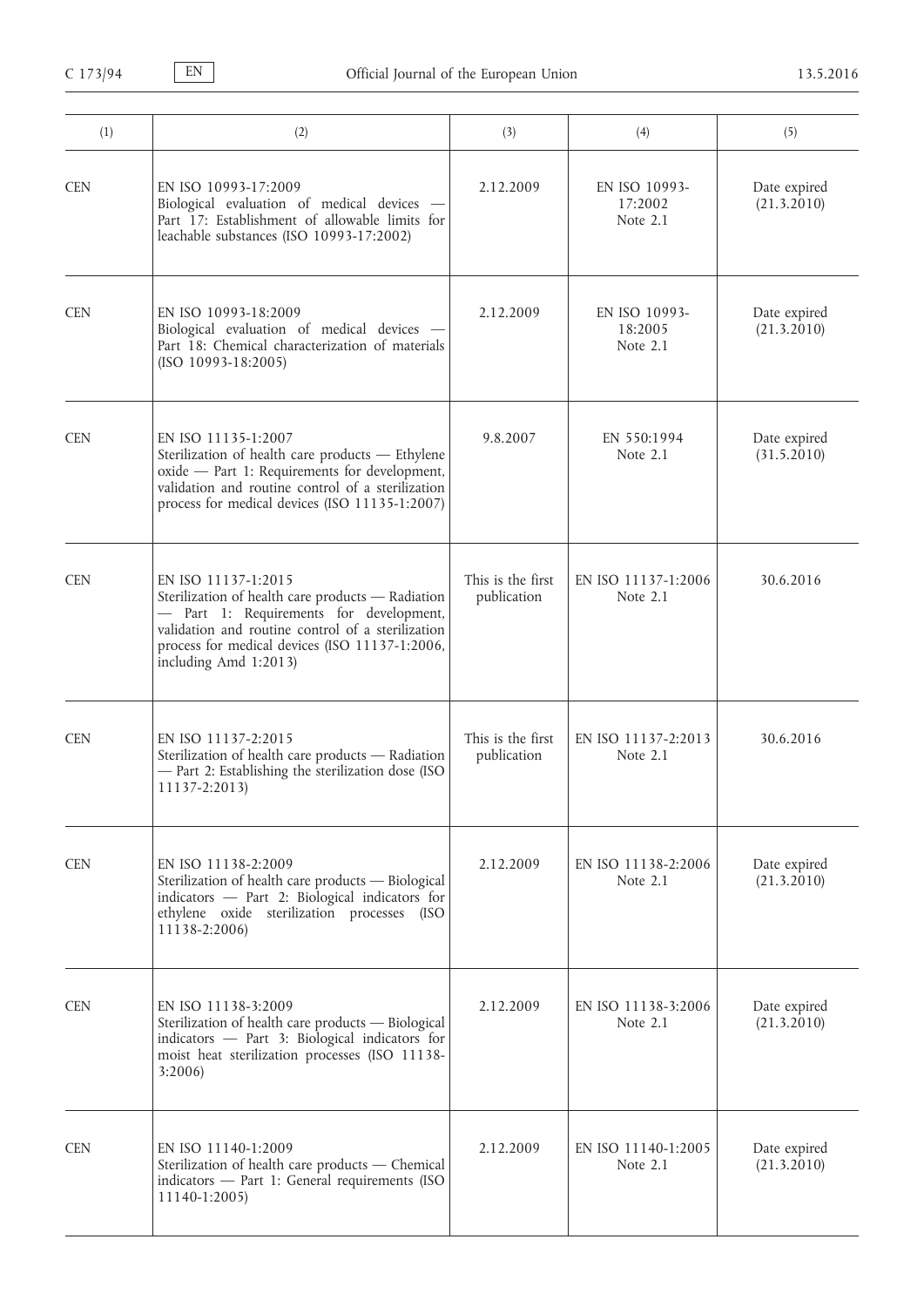| (1)        | (2)                                                                                                                                                                                                                             | (3)                              | (4)                                                            | (5)                          |
|------------|---------------------------------------------------------------------------------------------------------------------------------------------------------------------------------------------------------------------------------|----------------------------------|----------------------------------------------------------------|------------------------------|
| <b>CEN</b> | EN ISO 11607-1:2009<br>Packaging for terminally sterilized medical de-<br>vices - Part 1: Requirements for materials,<br>sterile barrier systems and packaging systems<br>$(ISO 11607-1:2006)$                                  | 2.12.2009                        | EN ISO 11607-1:2006<br>Note 2.1                                | Date expired<br>(21.3.2010)  |
| <b>CEN</b> | EN ISO 11737-1:2006<br>Sterilization of medical devices - Microbiologi-<br>cal methods - Part 1: Determination of a<br>population of microorganisms on products (ISO<br>11737-1:2006)                                           | 7.9.2006                         | EN 1174-1:1996<br>EN 1174-2:1996<br>EN 1174-3:1996<br>Note 2.1 | Date expired<br>(31.10.2006) |
|            | EN ISO 11737-1:2006/AC:2009                                                                                                                                                                                                     | 2.12.2009                        |                                                                |                              |
| <b>CEN</b> | EN ISO 11737-2:2009<br>Sterilization of medical devices - Microbiologi-<br>cal methods - Part 2: Tests of sterility performed<br>in the definition, validation and maintenance of a<br>sterilization process (ISO 11737-2:2009) | 7.7.2010                         |                                                                |                              |
| <b>CEN</b> | EN ISO 13408-1:2015<br>Aseptic processing of health care products -<br>Part 1: General requirements (ISO 13408-<br>1:2008, including Amd 1:2013)                                                                                | This is the first<br>publication | EN ISO 13408-1:2011<br>Note 2.1                                | 30.6.2016                    |
| <b>CEN</b> | EN ISO 13408-2:2011<br>Aseptic processing of health care products -<br>Part 2: Filtration (ISO 13408-2:2003)                                                                                                                    | 19.8.2011                        | EN 13824:2004<br>Note $2.1$                                    | Date expired<br>(31.12.2011) |
| <b>CEN</b> | EN ISO 13408-3:2011<br>Aseptic processing of health care products -<br>Part 3: Lyophilization (ISO 13408-3:2006)                                                                                                                | 19.8.2011                        | EN 13824:2004<br>Note $2.1$                                    | Date expired<br>(31.12.2011) |
| <b>CEN</b> | EN ISO 13408-4:2011<br>Aseptic processing of health care products -<br>Part 4: Clean-in-place technologies (ISO 13408-<br>4:2005                                                                                                | 19.8.2011                        | EN 13824:2004<br>Note 2.1                                      | Date expired<br>(31.12.2011) |
| <b>CEN</b> | EN ISO 13408-5:2011<br>Aseptic processing of health care products -<br>Part 5: Sterilization in place (ISO 13408-5:2006)                                                                                                        | 19.8.2011                        | EN 13824:2004<br>Note $2.1$                                    | Date expired<br>(31.12.2011) |
| <b>CEN</b> | EN ISO 13408-6:2011<br>Aseptic processing of health care products -<br>Part 6: Isolator systems (ISO 13408-6:2005)                                                                                                              | 19.8.2011                        | EN 13824:2004<br>Note 2.1                                      | Date expired<br>(31.12.2011) |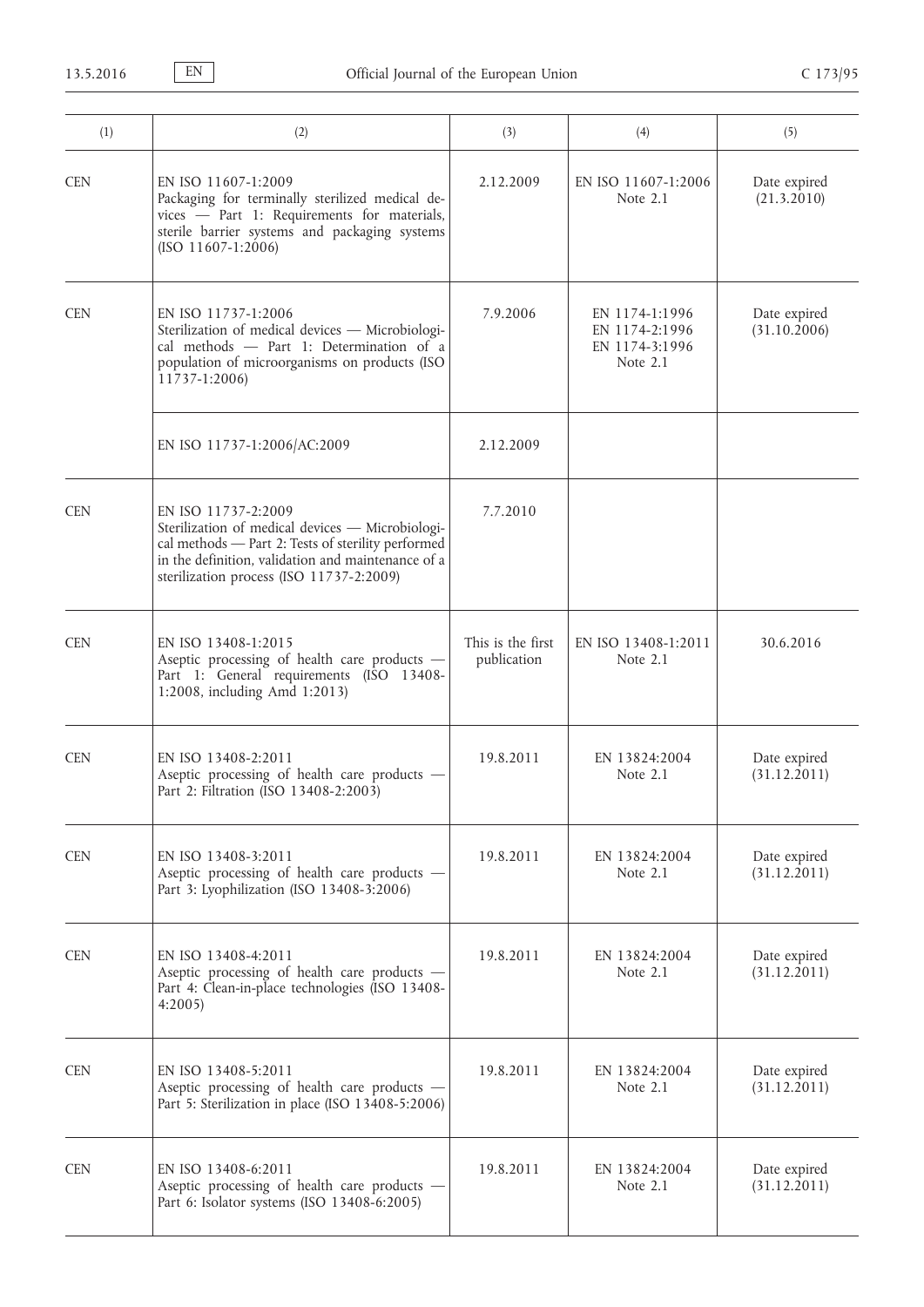| (1)        | (2)                                                                                                                                                                                                                                                           | (3)                              | (4)                             | (5)                         |
|------------|---------------------------------------------------------------------------------------------------------------------------------------------------------------------------------------------------------------------------------------------------------------|----------------------------------|---------------------------------|-----------------------------|
| <b>CEN</b> | EN ISO 13408-7:2015<br>Aseptic processing of health care products -<br>Part 7: Alternative processes for medical devices<br>and combination products (ISO 13408-7:2012)                                                                                       | This is the first<br>publication |                                 |                             |
| <b>CEN</b> | EN ISO 13485:2012<br>Medical devices - Quality management systems<br>- Requirements for regulatory purposes (ISO<br>13485:2003)                                                                                                                               | 30.8.2012                        | EN ISO 13485:2003<br>Note 2.1   | Date expired<br>(30.8.2012) |
|            | EN ISO 13485:2012/AC:2012                                                                                                                                                                                                                                     | 30.8.2012                        |                                 |                             |
| <b>CEN</b> | EN ISO 14155:2011<br>Clinical investigation of medical devices for<br>human subjects - Good clinical practice (ISO<br>14155:2011)                                                                                                                             | 27.4.2012                        | EN ISO 14155:2011<br>Note 2.1   | Date expired<br>(30.4.2012) |
| <b>CEN</b> | EN ISO 14937:2009<br>Sterilization of health care products - General<br>requirements for characterization of a sterilizing<br>agent and the development, validation and<br>routine control of a sterilization process for<br>medical devices (ISO 14937:2009) | 7.7.2010                         | EN ISO 14937:2000<br>Note $2.1$ | Date expired<br>(21.3.2010) |
| <b>CEN</b> | EN ISO 14971:2012<br>Medical devices - Application of risk manage-<br>ment to medical devices (ISO 14971:2007,<br>Corrected version 2007-10-01)                                                                                                               | 30.8.2012                        | EN ISO 14971:2009<br>Note $2.1$ | Date expired<br>(30.8.2012) |
| <b>CEN</b> | EN ISO 17665-1:2006<br>Sterilization of health care products - Moist<br>heat - Part 1: Requirements for the develop-<br>ment, validation and routine control of a<br>sterilization process for medical devices (ISO<br>17665-1:2006)                          | 15.11.2006                       | EN 554:1994<br>Note 2.1         | Date expired<br>(31.8.2009) |
| Cenelec    | EN 45502-1:1997<br>Active implantable medical devices - Part 1:<br>General requirements for safety, marking and<br>information to be provided by the manufacturer                                                                                             | 27.8.1998                        |                                 |                             |

(\*): This European Standard does not necessarily cover the requirements introduced by Directive 2007/47/EC.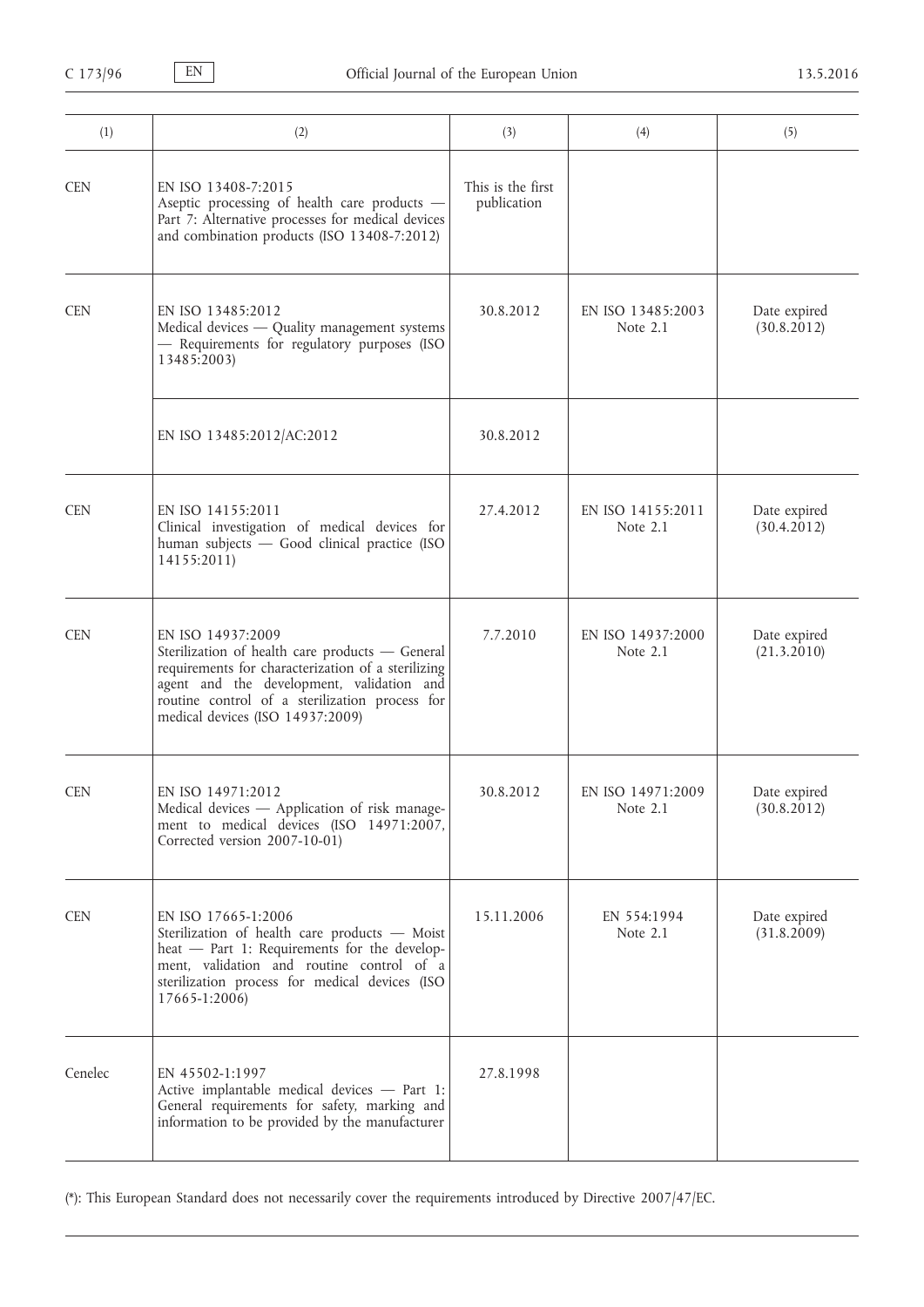| $\left(1\right)$ | (2)                                                                                                                                                                                                  |          | (4) |  |
|------------------|------------------------------------------------------------------------------------------------------------------------------------------------------------------------------------------------------|----------|-----|--|
| Cenelec          | EN 45502-2-1:2003<br>Active implantable medical devices - Part 2-1:<br>Particular requirements for active implantable<br>medical devices intended to treat bradyarrhyth-<br>mia (cardiac pacemakers) | 8.7.2004 |     |  |

(\*): This European Standard does not necessarily cover the requirements introduced by Directive 2007/47/EC.

| Cenelec | EN 45502-2-2:2008<br>Active implantable medical devices - Part 2-2:<br>Particular requirements for active implantable<br>medical devices intended to treat tachyarrhyth-<br>mia (includes implantable defibrillators) | 27.11.2008 |  |
|---------|-----------------------------------------------------------------------------------------------------------------------------------------------------------------------------------------------------------------------|------------|--|
|         | EN 45502-2-2:2008/AC:2009                                                                                                                                                                                             | 18.1.2011  |  |

(\*): This European Standard does not necessarily cover the requirements introduced by Directive 2007/47/EC.

| Cenelec | EN 45502-2-3:2010<br>Active implantable medical devices - Part 2-3:<br>Particular requirements for cochlear and auditory<br>brainstem implant systems | 18.1.2011 |  |
|---------|-------------------------------------------------------------------------------------------------------------------------------------------------------|-----------|--|
|         |                                                                                                                                                       |           |  |

(\*): This European Standard does not necessarily cover the requirements introduced by Directive 2007/47/EC.

| Cenelec | EN 60601-1:2006<br>Medical electrical equipment - Part 1: General<br>requirements for basic safety and essential<br>performance<br>IEC 60601-1:2005 | 27.11.2008 | EN 60601-1:1990<br>$+$ A13:1996<br>$+$ A1:1993<br>$+ A2:1995$<br>Note 2.1 | Date expired<br>(1.6.2012) |
|---------|-----------------------------------------------------------------------------------------------------------------------------------------------------|------------|---------------------------------------------------------------------------|----------------------------|
|         | EN 60601-1:2006/AC:2010                                                                                                                             | 18.1.2011  |                                                                           |                            |
|         | EN 60601-1:2006/A1:2013<br>IEC 60601-1:2005/A1:2012                                                                                                 | 10.7.2015  | Note 3                                                                    | 31.12.2017                 |

Addendum to Note 1 and Note 3 concerning dates of cessation of presumption of conformity when applying EN 60601-1:2006. The date of cessation of presumption of conformity when applying EN 60601-1:2006 is 31.12.2017. However the Annex ZZ to EN 60601-1:2006 ceases to specify the presumption of conformity with the Essential Requirements of Directive 90/385/EEC on 31.12.2015. As from 1.1.2016, only the clauses and sub-clauses of EN 60601-1:2006 corresponding to the clauses and sub-clauses referred to in Annex ZZ to EN 60601-1:2006/A1:2013 provide presumption of conformity with the Essential Requirements of Directive 90/385/EEC, to the extent indicated in the Annex ZZ to EN 60601-1:2006/A1:2013.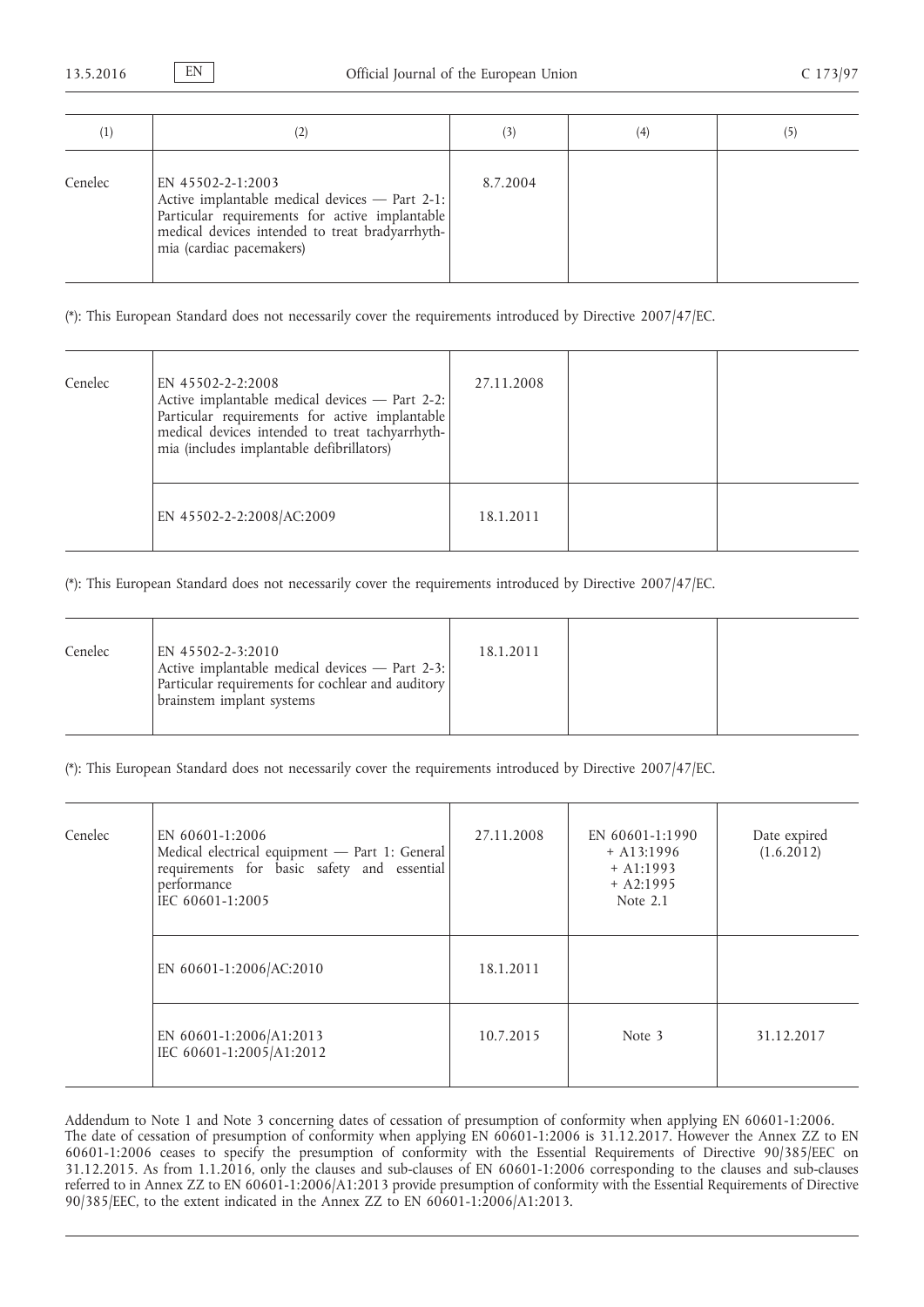| $\left(1\right)$ | (2)                                                                                                                                                                                        |           | (4) | (5) |
|------------------|--------------------------------------------------------------------------------------------------------------------------------------------------------------------------------------------|-----------|-----|-----|
| Cenelec          | EN 60601-1-6:2010<br>Medical electrical equipment - Part 1-6: General<br>requirements for basic safety and essential<br>performance - Collateral standard: Usability<br>IEC 60601-1-6:2010 | 18.1.2011 |     |     |

(\*): This European Standard does not necessarily cover the requirements introduced by Directive 2007/47/EC.

| Cenelec | EN 62304:2006<br>Medical device software - Software life-cycle<br>processes<br>IEC 62304:2006 | 27.11.2008 |  |
|---------|-----------------------------------------------------------------------------------------------|------------|--|
|         | EN 62304:2006/AC:2008                                                                         | 18.1.2011  |  |

(\*): This European Standard does not necessarily cover the requirements introduced by Directive 2007/47/EC.

- $\binom{1}{1}$ ) ESO: European standardisation organisation:
	- CEN: Avenue Marnix/Marnixlaan 17, 1000 Bruxelles/Brussel, BELGIQUE/BELGIË; tel. +32 25500811; fax +32 25500819 [\(http://www.cen.eu\)](http://www.cen.eu) — CENELEC: Avenue Marnix/Marnixlaan 17, 1000 Bruxelles/Brussel, BELGIQUE/BELGIË; tel. +32 25196871; fax +32 25196919 ([http://www.](http://www.cenelec.eu) [cenelec.eu\)](http://www.cenelec.eu)
	- ETSI: 650 route des Lucioles, 06921 Sophia Antipolis, FRANCE; tel. +33 492944200; fax +33 493654716 [\(http://www.etsi.eu\)](http://www.etsi.eu)
	- Note 1: Generally the date of cessation of presumption of conformity will be the date of withdrawal ('dow'), set by the European standardisation organisation, but attention of users of these standards is drawn to the fact that in certain exceptional cases this can be otherwise.
	- Note 2.1: The new (or amended) standard has the same scope as the superseded standard. On the date stated, the superseded standard ceases to give presumption of conformity with the essential or other requirements of the relevant Union legislation.
	- Note 2.2: The new standard has a broader scope than the superseded standard. On the date stated, the superseded standard ceases to give presumption of conformity with the essential or other requirements of the relevant Union legislation.
	- Note 2.3: The new standard has a narrower scope than the superseded standard. On the date stated, the (partially) superseded standard ceases to give presumption of conformity with the essential or other requirements of the relevant Union legislation for those products or services that fall within the scope of the new standard. Presumption of conformity with the essential or other requirements of the relevant Union legislation for products or services that still fall within the scope of the (partially) superseded standard, but that do not fall within the scope of the new standard, is unaffected.
	- Note 3: In case of amendments, the referenced standard is EN CCCCC:YYYY, its previous amendments, if any, and the new, quoted amendment. The superseded standard therefore consists of EN CCCCC:YYYY and its previous amendments, if any, but without the new quoted amendment. On the date stated, the superseded standard ceases to give presumption of conformity with the essential or other requirements of the relevant Union legislation.